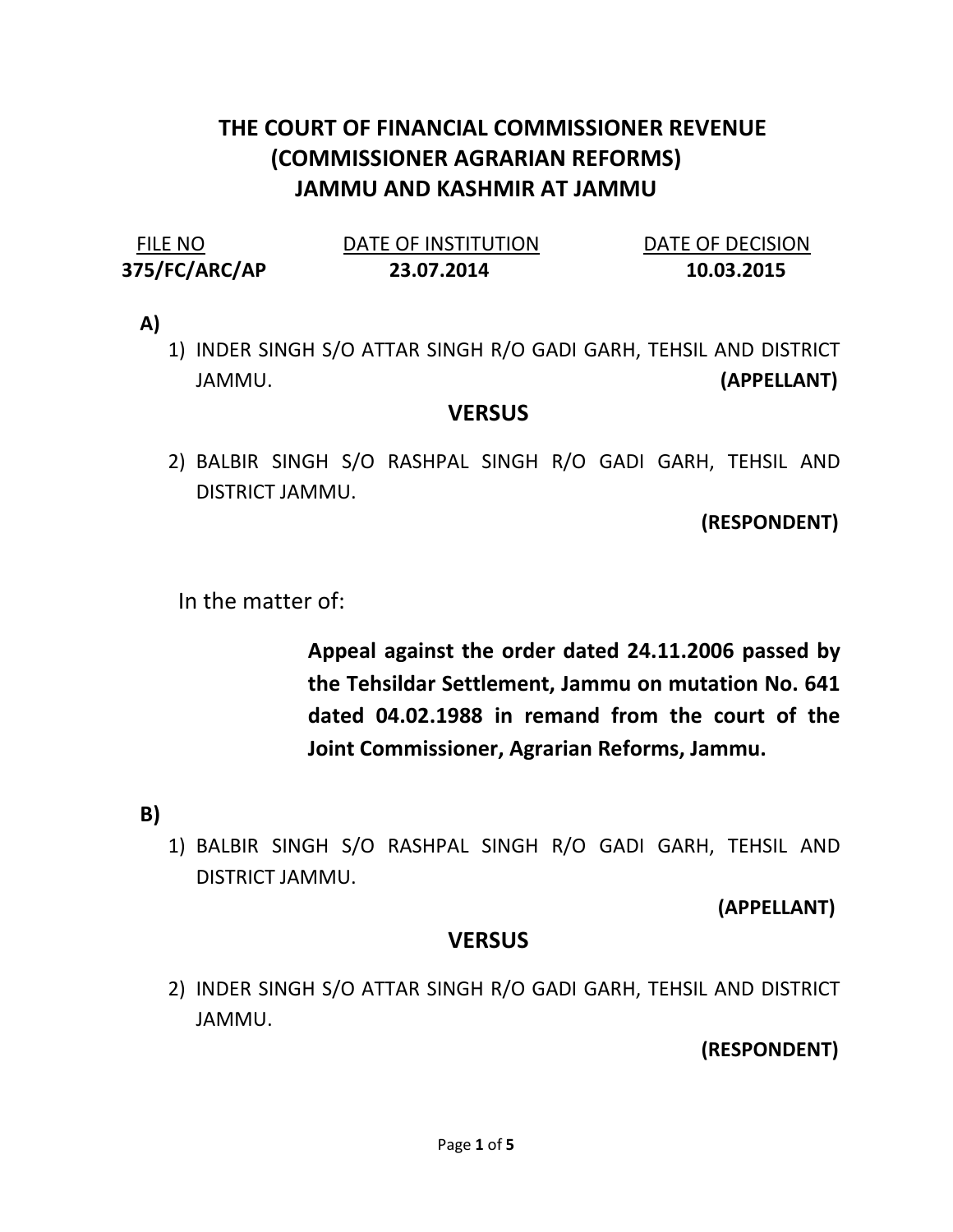In the matter of:

Appeal against the order dated 24.11.2006 passed by the Tehsildar Settlement, Jammu on mutation No. 641 dated 04.02.1988 of village Hakal conferring occupancy tenancy rights of land measuring 07 Kanals and 10 Marlas in favour of the respondent.

| For Balbir Singh | --- Advocate K.S.Puri   |
|------------------|-------------------------|
| For Inder Singh  | --- Advocate G.C.Sharma |

## J U D G D E M E N T

- 1) Briefly stated, the controversy is related to the land measuring 11 Kanals falling under khasra No. 684/53 Min. in village Hakal, Tehsil and District Jammu. This land was under the protected tenancy of Attar Singh, father of appellant at 'A' above and his daughter Saran Kour Wd/O Rashpal Singh in equal shares. The Tehsildar Agrarian Reforms, Jammu attested the mutation No. 641 by virtue of which occupancy tenancy rights with regard to land measuring 07 Kanals and 10 Marlas out of this land were conferred on Attar Singh under Sec. 3- A of the Agrarian Reforms Act, 1976. Another mutation No. 909 dated 09.08.2004 was attested whereby Balbir Singh, respondent at 'A' above and son of Saran Kour was conferred with the rights of occupancy tenancy on land measuring 02 Kanals and 09 Marlas falling under the same Khasra number.
- 2) Aggrieved, the appellant and the respondent herein filed three appeals and counter appeals against each other challenging both these mutations, viz. No. 641 and 909, before the Joint Commissioner, Agrarian Reforms, Jammu. The court below while going through the relevant record observed that the families of Attar Singh and Saran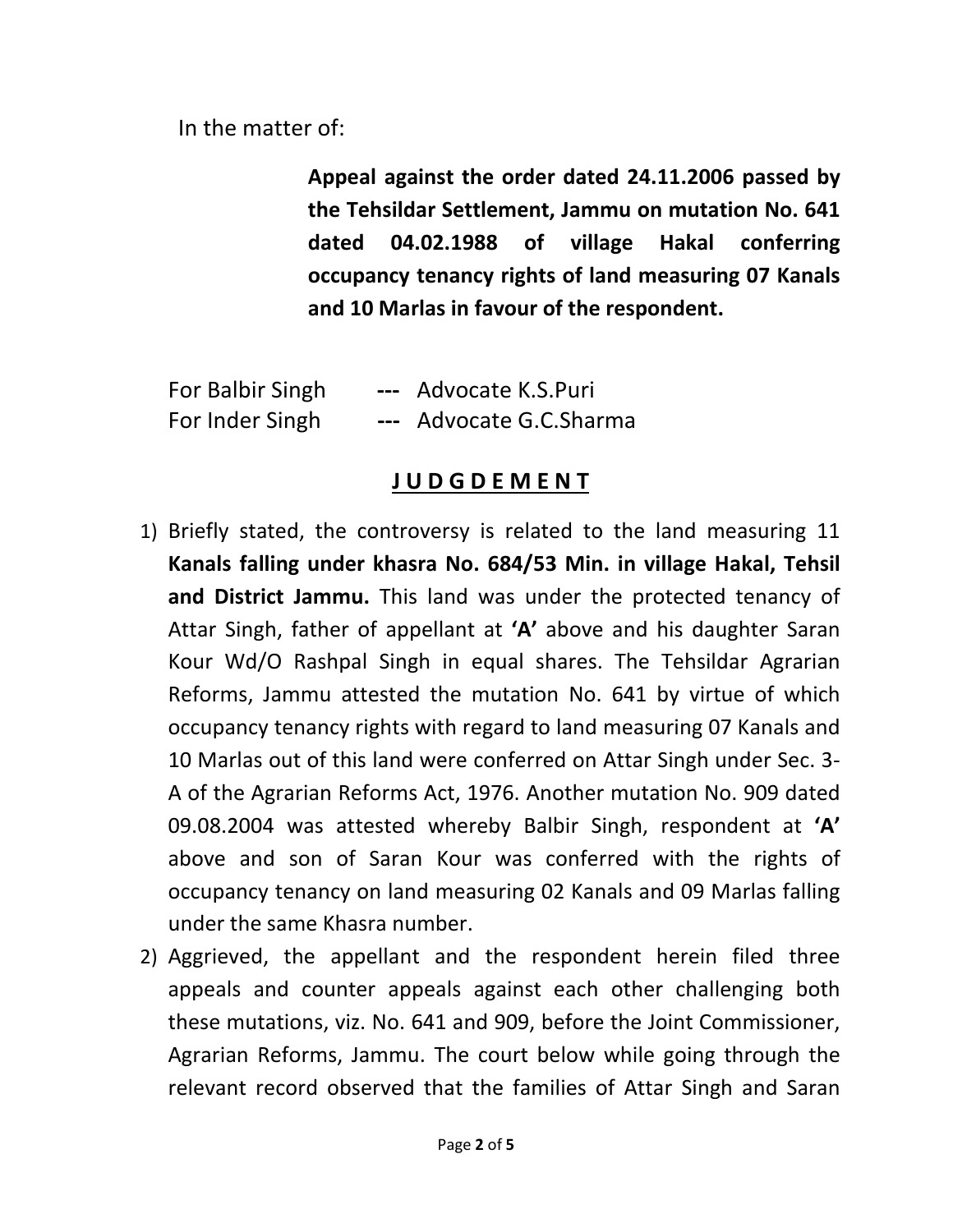Kour, despite being father and daughter, constituted two separate units. The first was allotted 10 Kanals and 10 Marlas of land while the latter was allotted 09 Kanals and 10 Marlas in village Hakal. Both were, however, conferred occupancy tenancy rights of land measuring 09 Kanals and 19 Marlas only by way of attestation of the above stated mutations. It was held by the court below that the Tehsildar Jammu while attesting the mutation No. 909 had exceeded his jurisdiction and moreover, without possession no rights of occupancy can be granted under Sec. 3-A. Accordingly, both mutations were set aside and the case was remanded to the Tehsildar Settlement Jammu to hold a fresh enquiry in presence of the interested parties. Further, the Tehsildar concerned was directed to pass appropriate orders after verifying the possession on the spot and after keeping in view all the rules and laws laid down for the allotment of land to the displaced persons of 1947 as well as under Sec. 3-A of the Agrarian Reforms Act, 1976.

- 3) Consequently, the Tehsildar concerned conducted a fresh enquiry into the matter with regard to the spot and the record. It was observed that in the girdawari of 1971, both Saran Kour and Attar Singh have been entered in cultivating possession of 11 Kanals land in equal shares but land measuring 09 Kanals and 19 only is left on the spot. However, after Rabi, 1974, Attar Singh has been shown in possession of 07 Kanals and 10 Marlas of land. Therefore, keeping in view the prevailing facts and circumstances, the Tehsildar concerned passed the order dated 23.11.2006 on mutation No. 641 and upheld the same.
- 4) Dissatisfied, both parties again challenged the order dated 23.11.2006 before the Joint Commissioner, Agrarian Reforms, Jammu in two counter appeals. However, during the pendency of the cases, the Govt. of Jammu and Kashmir abolished the office/court of Joint Commissioner, Agrarian Reforms in the state. Consequently, Balbir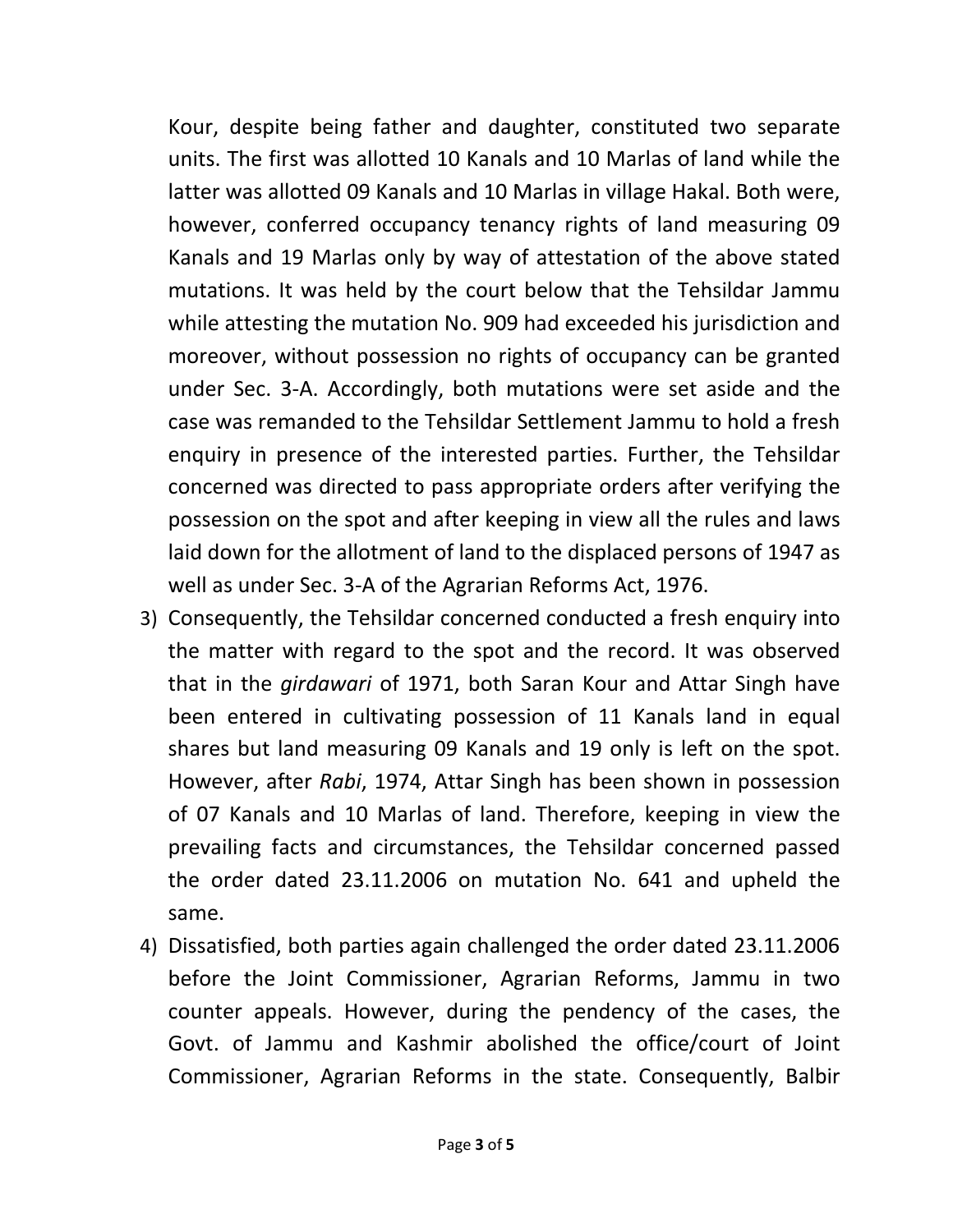Singh filed a petition before this court for the transfer of both these cases. Accordingly, on 14.10.2014, this court felt it just and proper to transfer the appeals to itself for disposal.

- 5) Since the cause of action and subject matter in both the appeals was the same, therefore, these have been clubbed for joint disposal. This court has carefully gone through the case file along with the written submissions filed by the parties and the other connected record. Firstly, it is NOT clear as to whether land under consideration is really an evacuee property or not?. In column 3 of the mutation No. 641, no such mention has found a place which may show that the land under contemplation was declared as such. Secondly, column No. 4 of the said mutation shows that there were 11 Kanals of land under the Protected Tenancy of Attar Singh and Saran Kour in equal shares. When the Tehsildar concerned was conducting the enquiry, Inder Singh had admitted that this land was allotted to him in the year 1953- 54. If it were so, why did the said allotment not get a mention in the Jamabandi of 1959-60?.
- 6) Indeed, the rights of occupancy tenancy under Sec. 3-A of the Agrarian Reforms Act, 1976 can be granted in favour of displaced families/persons with regard to evacuee property only. In the instant case, in order to reach a just conclusion, an answer to the observations made is required.
- 7) Thus, for the reasons aforesaid and after a careful reflection, the mutations No. 641 dated 04.02.1988 along with order dated 23.11.2006 passed on it by the Tehsildar concerned and mutation No. 909 dated 09.08.2004 are set aside. The case is remanded to the Tehsildar concerned for a **de novo** enquiry into the matter specially relating to the claim that in 1947, Attar Singh and his daughter Saran Kour were allotted 20 Kanals of land with 10 Kanals 10 Marlas for Attar Singh and 09 Kanals 10 Marlas for Saran Kour in Khasra No.